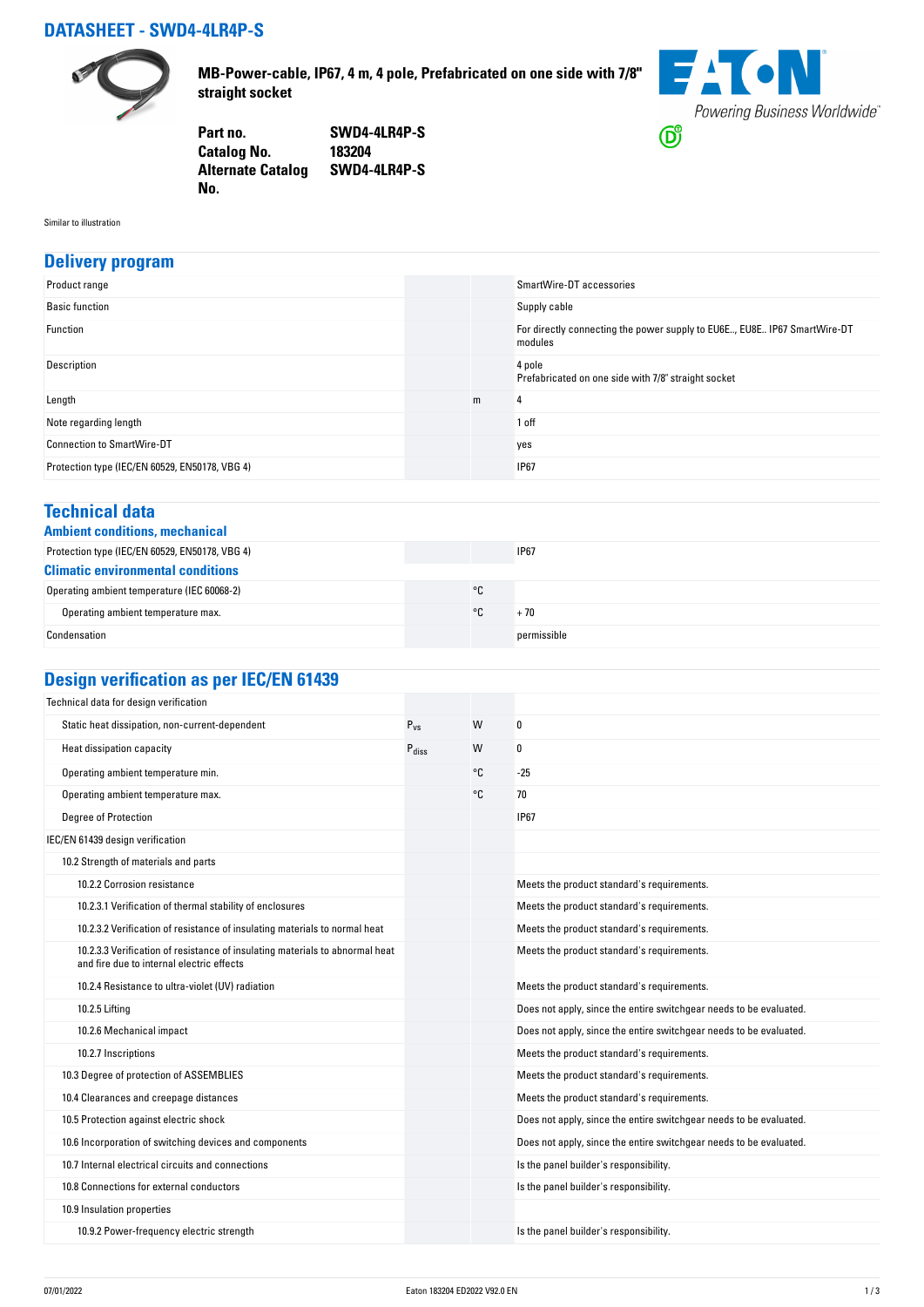| 10.9.3 Impulse withstand voltage                         | Is the panel builder's responsibility.                                                                                              |
|----------------------------------------------------------|-------------------------------------------------------------------------------------------------------------------------------------|
| 10.9.4 Testing of enclosures made of insulating material | Is the panel builder's responsibility.                                                                                              |
| 10.10 Temperature rise                                   | The panel builder is responsible for the temperature rise calculation. Eaton will<br>provide heat dissipation data for the devices. |
| 10.11 Short-circuit rating                               | Is the panel builder's responsibility.                                                                                              |
| 10.12 Electromagnetic compatibility                      | Is the panel builder's responsibility.                                                                                              |
| 10.13 Mechanical function                                | The device meets the requirements, provided the information in the instruction<br>leaflet (IL) is observed.                         |

### **Technical data ETIM 8.0**

| Cables (EG000001) / Data and communication cable (EC003249)                                                                                                                      |                 |                               |
|----------------------------------------------------------------------------------------------------------------------------------------------------------------------------------|-----------------|-------------------------------|
| Electric engineering, automation, process control engineering / Cable, wire / Communication cable / Data and communication cable (copper) (ecl@ss10.0.1-27-06-18-01 [AKE197014]) |                 |                               |
| <b>Conductor material</b>                                                                                                                                                        |                 | Other                         |
| Conductor surface                                                                                                                                                                |                 | Bare                          |
| Diameter conductor                                                                                                                                                               | mm              | 1.5                           |
| Nominal cross section conductor                                                                                                                                                  | mm <sup>2</sup> | 0.5                           |
| AWG size                                                                                                                                                                         |                 | 20                            |
| Conductor category                                                                                                                                                               |                 | $Class 2 = stranded$          |
| Number of cores                                                                                                                                                                  |                 | 4                             |
| Number of stranding elements                                                                                                                                                     |                 | 26                            |
| Stranding element                                                                                                                                                                |                 | Pairs                         |
| Material core insulation                                                                                                                                                         |                 | Other                         |
| Specification core insulation                                                                                                                                                    |                 | Other                         |
| Core identification according to HD 308 S2                                                                                                                                       |                 |                               |
| Core identification                                                                                                                                                              |                 | Colour                        |
| Screen over stranding element                                                                                                                                                    |                 | Foil                          |
| Stranding                                                                                                                                                                        |                 | Bundle                        |
| Screen over stranding                                                                                                                                                            |                 | None                          |
| Longitudinal water blocking cable                                                                                                                                                |                 | No                            |
| Radial water blocking cable                                                                                                                                                      |                 | Yes                           |
| Suitable for underground installation                                                                                                                                            |                 | No                            |
| Approved type of underground installation                                                                                                                                        |                 | Other                         |
| Protective sheath                                                                                                                                                                |                 | Other                         |
| Material outer sheath                                                                                                                                                            |                 | Polyvinyl chloride (PVC)      |
| Specification material outer sheath                                                                                                                                              |                 |                               |
| Colour outer sheath                                                                                                                                                              |                 | Black                         |
| Armouring/reinforcement                                                                                                                                                          |                 | None                          |
| <b>Material reinforcement</b>                                                                                                                                                    |                 |                               |
| Cable geometry                                                                                                                                                                   |                 | Round                         |
| Reaction-to-fire class according to EN 13501-6                                                                                                                                   |                 | None                          |
| Smoke development class according to EN 13501-6                                                                                                                                  |                 | None                          |
| Euro class flaming droplets/particles according to EN 13501-6                                                                                                                    |                 | None                          |
| Euro class acidity according to EN 13501-6                                                                                                                                       |                 | None                          |
| Halogen free (according to EN 60754-1/2)                                                                                                                                         |                 | No                            |
| Halogen free (according to IEC 60754-2)                                                                                                                                          |                 | No                            |
| Flame retardant                                                                                                                                                                  |                 | According to IEC/EN 60332-1-2 |
| Low smoke (according to EN 61034-2)                                                                                                                                              |                 | No                            |
| Low smoke (according to IEC 61034-2)                                                                                                                                             |                 | No                            |
| Oil resistant (according to EN 60811-404)                                                                                                                                        |                 | Yes                           |
| Oil resistant (according to IEC 60811-404)                                                                                                                                       |                 | Yes                           |
| Insulation integrity according to IEC 60331                                                                                                                                      |                 | No                            |
| <b>Circuit integrity</b>                                                                                                                                                         |                 | None                          |
| Outer diameter approx.                                                                                                                                                           | mm              | 11                            |
| Min. permitted bending radius, moving application with forced guidance                                                                                                           | mm              |                               |
| Min. permitted bending radius, moving application/free movement                                                                                                                  | mm              |                               |
| Min. permitted bending radius, stationary application/permanent installation                                                                                                     | mm              | 64                            |